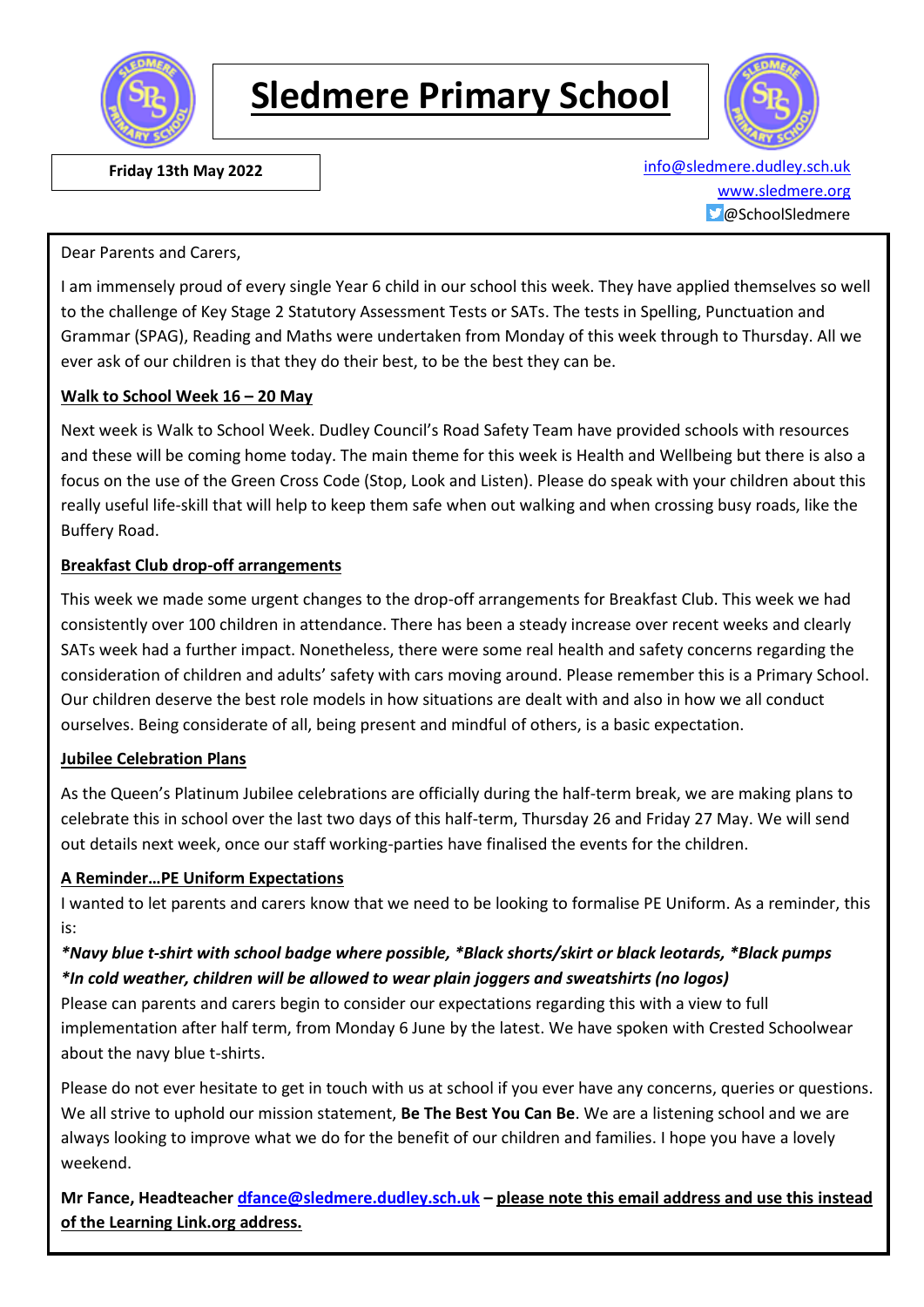



### **Learners of the Week!**

*Nursery* **London: Lexi-Rae Clarke and Ali Sabar** *Reception* **Cardiff: Archie Billingham and Evaleen Singh Belfast: Adam Bhayat and Ava-May Thompson Edinburgh: Adam Khan and Ayat Shahid** *Year 1* **Paris: Enyinnaya Ugwu and Aleena Nadeem Rome: Starr-Ariah Wilkins and Sahib Sohal Madrid: Harleigh Howells and Elliot Raxster** *Year 2* **Barcelona: Amelia Tildesley and George Stringer Berlin: Abdul Hadi Shahid and Eishal Shoaib Ali Budapest: David Kaziboni and Nimra Khan** *Year 3* **Beijing: Saleh Maresh and Sarah Habib Tokyo: Areesha Mir and Tyler O'Driscoll Singapore: Idrees Ali and Daniella Retiza** *Year 4* **Doha: Amaan Iqbal and Poppy Seymour Morris Abu Dhabi: Petrina Amrevweatefa and Mujtaba Hashmi Dubai: Amna Ul Haq and Kayleb Robinson** *Year 5* **Toronto: Aaliyah Forrest and George Till Chicago: Adam Qayyum and Ayesha Asim Boston: Ayaan Azhar and Alba Xhafo** *Year 6* **All of Year 6 have been awesome this week!** These are the pupils selected this week in recognition of our school values... **Respect, Responsibility, Kindness, Perseverance, Confidence, Resilience**

Many happy returns to all these children, who have celebrated their birthday over this week. We wish you all the best for future health, success and happiness!

#### *Happy Birthday to …*

| Mohammad Ayaan Sajjad | Idrees Ali            | <b>Mia Howells</b>   |
|-----------------------|-----------------------|----------------------|
| Isa Mehmood           | <b>Henry Cooper</b>   | <b>Edward Cooper</b> |
| Mustafa Mehmood       | <b>Bushra Hussain</b> | Leah Brownhill       |
| Rayhaan Adnan         | Leasia Malhi          |                      |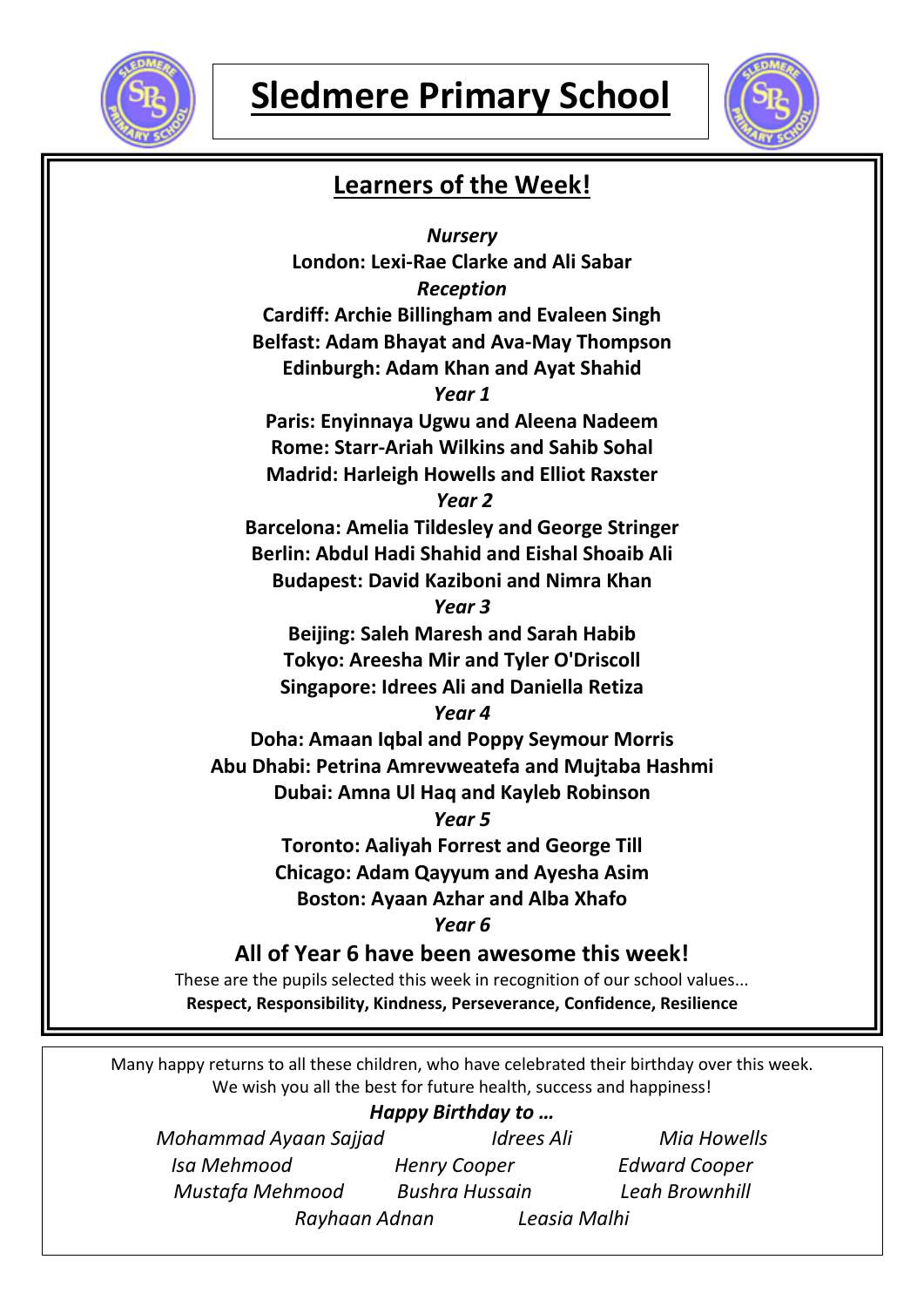

**Sledmere Primary School**



#### **Messages from the School Office**

- Please note parents will have not have access to the school carpark at pick up time until 3:10pm
- Class photos and a Year group photo for Year 6, will be taken by Tempest Photographers on the 22<sub>nd</sub> June.
- Polite reminder **-** Breakfast Club doors will close at **8:15am**. Please come before this time.

#### **Census Day on Thursday 19th May**

- It is essential that your child is in school on **Thursday 19th May** as it is **Census Day**. **Census Day** is the day when the Department for Education collects information about all schools and their pupils, which is then used to calculate funding for the coming financial year. This information includes free school meal eligibility, ethnicity, special educational needs and attendance.
- Children in Reception, Year 1 and Year 2 are entitled to a Universal Free School Meal and the amount of money we receive to fund this is based purely on the number of children, who take up the offer of the Universal Free School Meal on Census Day.
- If all children in Reception, Year 1 and Year 2 order a lunch on Thursday, we shall generate significant additional income for school, even if they never order another Universal Free School Meal!
- **The kitchen will be serving pizza and chips as a boxed meal on Thursday 19th May.**

**On Friday 20th May the kitchen will be serving burger and chips.**

### **Online Safety**

**Please do speak to your children about keeping safe online and when using social media.**